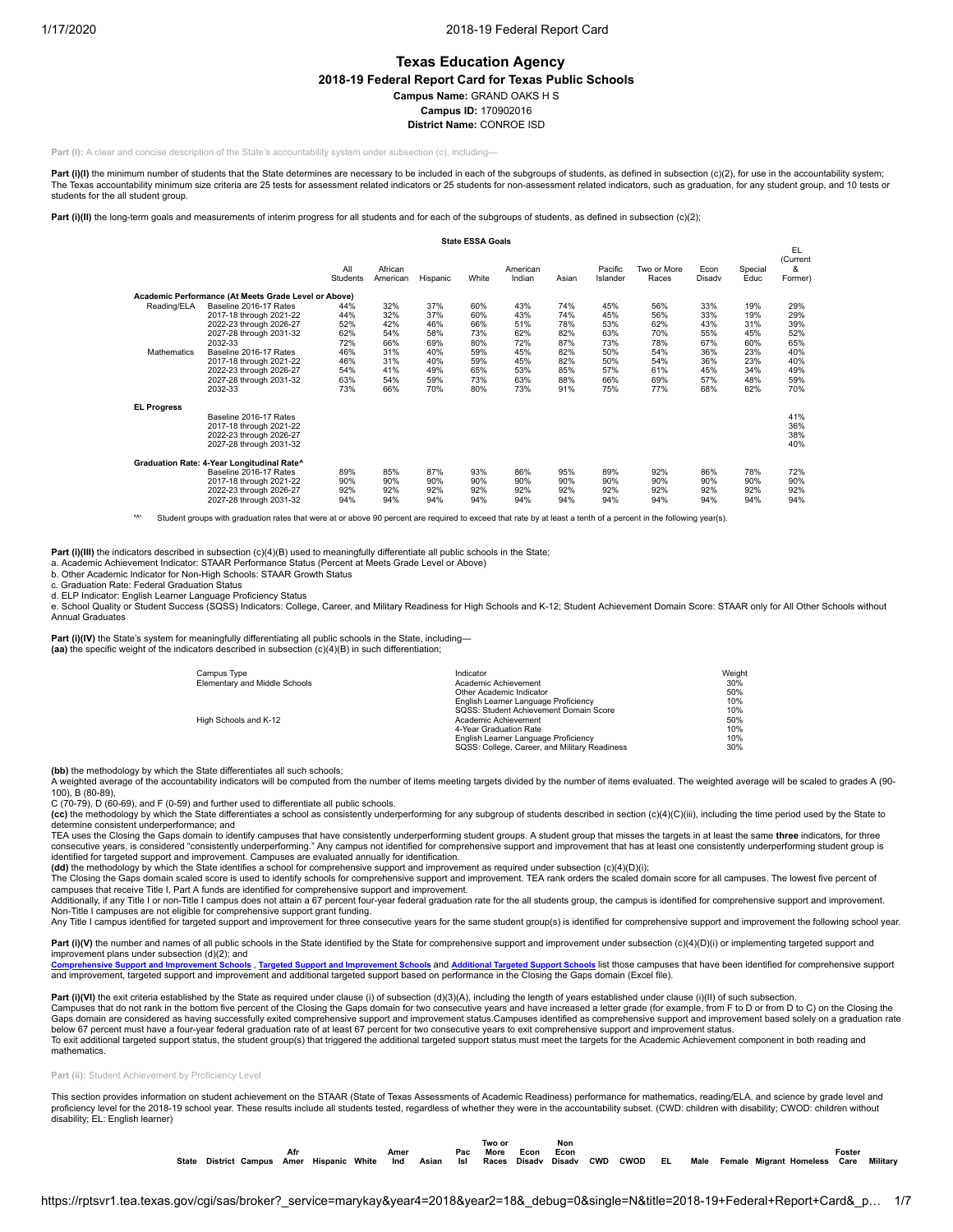|                                                                   |                                                                           | State                                  |                                        | <b>District Campus</b>                  | Afr                                                         | Amer Hispanic White                    |                                                             | Amer<br>Ind                                                                            | Asian                                   | Pac<br>Isl                                                                          | Two or<br>More<br>Races    | Econ<br>Disadv                         | Non<br>Econ<br>Disadv                  | <b>CWD</b>                                                      | <b>CWOD</b>                                                 | EL                               | Male                                                        |                                                              | Female Migrant Homeless | Foster<br>Care                  | <b>Military</b> |
|-------------------------------------------------------------------|---------------------------------------------------------------------------|----------------------------------------|----------------------------------------|-----------------------------------------|-------------------------------------------------------------|----------------------------------------|-------------------------------------------------------------|----------------------------------------------------------------------------------------|-----------------------------------------|-------------------------------------------------------------------------------------|----------------------------|----------------------------------------|----------------------------------------|-----------------------------------------------------------------|-------------------------------------------------------------|----------------------------------|-------------------------------------------------------------|--------------------------------------------------------------|-------------------------|---------------------------------|-----------------|
| STAAR Percent at Approaches Grade Level or Above<br>End of Course |                                                                           |                                        |                                        |                                         |                                                             |                                        |                                                             |                                                                                        |                                         |                                                                                     |                            |                                        |                                        |                                                                 |                                                             |                                  |                                                             |                                                              |                         |                                 |                 |
| English I                                                         | All Students<br><b>CWD</b><br>CWOD<br>EL<br>Male<br>Female                | 66%<br>27%<br>71%<br>34%<br>60%<br>73% | 77%<br>35%<br>81%<br>34%<br>72%<br>83% | 86%<br>34%<br>90%<br>45%<br>80%<br>92%  | 69%<br>15%<br>82%<br>61%<br>83%                             | 85%<br>29%<br>90%<br>57%<br>78%<br>92% | 90%<br>54%<br>91%<br>88%<br>92%                             |                                                                                        | 87%<br>89%<br>73%<br>100%               | $^\star$<br>$\sim$                                                                  | 92%<br>92%<br>87%<br>92%   | 68%<br>18%<br>75%<br>33%<br>62%<br>76% | 91%<br>44%<br>94%<br>60%<br>86%<br>96% | 34%<br>34%<br>$\overline{\phantom{a}}$<br>$\star$<br>28%<br>50% | 90%<br>90%<br>50%<br>86%<br>93%                             | 45%<br>50%<br>45%<br>25%         | 80%<br>28%<br>86%<br>25%<br>80%                             | 92%<br>50%<br>93%<br>92%                                     |                         |                                 |                 |
| English II                                                        | All Students<br><b>CWD</b><br><b>CWOD</b><br>EL<br>Male<br>Female         | 67%<br>27%<br>72%<br>30%<br>62%<br>73% | 77%<br>30%<br>81%<br>29%<br>72%<br>82% | 87%<br>19%<br>91%<br>50%<br>83%<br>92%  | 80%<br>13%<br>88%<br>76%<br>85%                             | 88%<br>33%<br>91%<br>83%<br>94%        | 88%<br>18%<br>90%<br>85%<br>91%                             |                                                                                        | 96%<br>96%<br>92%<br>100%               | $^\star$                                                                            | 89%<br>100%<br>78%<br>100% | 76%<br>14%<br>82%<br>67%<br>83%        | 91%<br>23%<br>93%<br>60%<br>87%<br>96% | 19%<br>19%<br>$\ddot{\phantom{a}}$<br>17%<br>25%                | 91%<br>91%<br>60%<br>87%<br>94%                             | 50%<br>60%<br>50%<br>40%         | 83%<br>17%<br>87%<br>40%<br>83%                             | 92%<br>25%<br>94%<br>92%                                     |                         |                                 |                 |
| Algebra I                                                         | <b>All Students</b><br><b>CWD</b><br><b>CWOD</b><br>EL.<br>Male<br>Female | 83%<br>52%<br>87%<br>73%<br>79%<br>88% | 87%<br>45%<br>91%<br>68%<br>83%<br>91% | 83%<br>39%<br>88%<br>56%<br>75%<br>91%  | 68%<br>26%<br>80%<br>55%<br>84%                             | 83%<br>33%<br>88%<br>67%<br>76%<br>90% | 88%<br>46%<br>90%<br>83%<br>93%                             |                                                                                        | 100%<br>100%<br>100%<br>100%            | $^\star$<br>$\overline{\phantom{a}}$                                                | 82%<br>82%<br>70%<br>100%  | 68%<br>29%<br>74%<br>50%<br>58%<br>79% | 89%<br>45%<br>93%<br>83%<br>95%        | 39%<br>39%<br>$\overline{\phantom{a}}$<br>$\star$<br>33%<br>50% | 88%<br>88%<br>63%<br>83%<br>93%                             | 56%<br>63%<br>56%<br>43%         | 75%<br>33%<br>83%<br>43%<br>75%                             | 91%<br>50%<br>93%<br>91%                                     |                         |                                 |                 |
| Biology                                                           | All Students<br><b>CWD</b><br><b>CWOD</b><br>EL.<br>Male<br>Female        | 87%<br>60%<br>90%<br>68%<br>84%<br>90% | 92%<br>67%<br>94%<br>70%<br>90%<br>94% | 93%<br>65%<br>95%<br>43%<br>90%<br>96%  | 82%<br>65%<br>87%<br>77%<br>89%                             | 92%<br>47%<br>95%<br>89%<br>95%        | 97%<br>73%<br>97%<br>96%<br>97%                             |                                                                                        | 100%<br>100%<br>100%<br>100%            | $\star$                                                                             | 92%<br>92%<br>85%<br>100%  | 82%<br>62%<br>85%<br>40%<br>78%<br>87% | 96%<br>66%<br>98%<br>94%<br>99%        | 65%<br>65%<br>$\tilde{\phantom{a}}$<br>$\star$<br>60%<br>75%    | 95%<br>95%<br>50%<br>94%<br>96%                             | 43%<br>50%<br>43%<br>20%         | 90%<br>60%<br>94%<br>20%<br>90%                             | 96%<br>75%<br>96%<br>96%                                     |                         |                                 |                 |
| STAAR Percent at Meets Grade Level or Above                       |                                                                           |                                        |                                        |                                         |                                                             |                                        |                                                             |                                                                                        |                                         |                                                                                     |                            |                                        |                                        |                                                                 |                                                             |                                  |                                                             |                                                              |                         |                                 |                 |
| End of Course<br>English I                                        | All Students<br><b>CWD</b><br><b>CWOD</b><br>EL<br>Male<br>Female         | 48%<br>15%<br>53%<br>14%<br>42%<br>56% | 61%<br>20%<br>65%<br>12%<br>55%<br>69% | 73%<br>30%<br>77%<br>27%<br>65%<br>82%  | 52%<br>10%<br>62%<br>39%<br>73%                             | 71%<br>29%<br>75%<br>29%<br>65%<br>78% | 80%<br>54%<br>81%<br>75%<br>85%                             |                                                                                        | 81%<br>82%<br>67%<br>94%                | $^\star$                                                                            | 77%<br>80%<br>60%<br>92%   | 51%<br>14%<br>57%<br>17%<br>45%<br>60% | 80%<br>41%<br>83%<br>40%<br>72%<br>88% | 30%<br>30%<br>$\overline{\phantom{a}}$<br>$\star$<br>23%<br>50% | 77%<br>77%<br>30%<br>70%<br>83%                             | 27%<br>30%<br>27%<br>25%         | 65%<br>23%<br>70%<br>25%<br>65%                             | 82%<br>50%<br>83%<br>82%                                     |                         |                                 |                 |
| English II                                                        | All Students<br><b>CWD</b><br><b>CWOD</b><br>EL.<br>Male<br>Female        | 48%<br>16%<br>52%<br>11%<br>42%<br>55% | 60%<br>17%<br>63%<br>8%<br>54%<br>67%  | 74%<br>15%<br>77%<br>17%<br>67%<br>81%  | 63%<br>13%<br>69%<br>57%<br>71%                             | 68%<br>17%<br>70%<br>61%<br>75%        | 78%<br>18%<br>80%<br>73%<br>85%                             |                                                                                        | 88%<br>88%<br>75%<br>100%               | $^\star$<br>$\star$<br>$^\star$<br>$^\star$                                         | 83%<br>94%<br>67%<br>100%  | 60%<br>14%<br>64%<br>53%<br>64%        | 78%<br>15%<br>80%<br>20%<br>71%<br>89% | 15%<br>15%<br>$\overline{\phantom{a}}$<br>$\star$<br>11%<br>25% | 77%<br>77%<br>20%<br>71%<br>83%                             | 17%<br>20%<br>17%<br>20%         | 67%<br>11%<br>71%<br>20%<br>67%                             | 81%<br>25%<br>83%<br>81%                                     |                         |                                 |                 |
| Algebra I                                                         | All Students<br><b>CWD</b><br><b>CWOD</b><br>EL<br>Male<br>Female         | 59%<br>24%<br>63%<br>40%<br>53%<br>65% | 66%<br>22%<br>70%<br>30%<br>61%<br>71% | 58%<br>24%<br>61%<br>33%<br>50%<br>65%  | 48%<br>11%<br>58%<br>34%<br>65%                             | 54%<br>20%<br>57%<br>33%<br>47%<br>61% | 60%<br>38%<br>61%<br>57%<br>63%                             |                                                                                        | 86%<br>91%<br>71%<br>100%               | $^\star$<br>$\overline{\phantom{a}}$                                                | 76%<br>76%<br>60%<br>100%  | 40%<br>10%<br>45%<br>33%<br>33%<br>48% | 65%<br>34%<br>67%<br>58%<br>71%        | 24%<br>24%<br>$\overline{\phantom{a}}$<br>18%<br>42%            | 61%<br>61%<br>38%<br>56%<br>66%                             | 33%<br>38%<br>33%<br>14%         | 50%<br>18%<br>56%<br>14%<br>50%                             | 65%<br>42%<br>66%<br>65%                                     |                         |                                 |                 |
| Biology                                                           | All Students<br><b>CWD</b><br><b>CWOD</b><br>EL.<br>Male<br>Female        | 60%<br>24%<br>64%<br>24%<br>58%<br>62% | 74%<br>29%<br>78%<br>23%<br>72%<br>75% | 76%<br>27%<br>80%<br>29%<br>73%<br>79%  | 60%<br>10%<br>73%<br>53%<br>71%                             | 73%<br>27%<br>76%<br>70%<br>75%        | 82%<br>40%<br>84%<br>83%<br>81%                             |                                                                                        | 87%<br>89%<br>79%<br>94%                |                                                                                     | 76%<br>76%<br>69%<br>83%   | 55%<br>24%<br>60%<br>20%<br>53%<br>58% | 83%<br>28%<br>86%<br>80%<br>85%        | 27%<br>27%<br>$\overline{\phantom{a}}$<br>$\star$<br>24%<br>33% | 80%<br>80%<br>33%<br>80%<br>80%                             | 29%<br>33%<br>29%<br>20%         | 73%<br>24%<br>80%<br>20%<br>73%                             | 79%<br>33%<br>80%<br>79%                                     | ÷,                      |                                 |                 |
| <b>STAAR Percent at Masters Grade Level</b>                       |                                                                           |                                        |                                        |                                         |                                                             |                                        |                                                             |                                                                                        |                                         |                                                                                     |                            |                                        |                                        |                                                                 |                                                             |                                  |                                                             |                                                              |                         |                                 |                 |
| End of Course<br>English I                                        | All Students<br><b>CWD</b><br>CWOD<br>EL.<br>Male<br>Female               | 10%<br>3%<br>11%<br>1%<br>7%<br>14%    | 19%<br>4%<br>20%<br>0%<br>14%<br>24%   | 20%<br>6%<br>21%<br>$0\%$<br>12%<br>28% | 8%<br>0%<br>10%<br>3%<br>15%                                | 13%<br>6%<br>13%<br>0%<br>8%<br>17%    | 27%<br>15%<br>27%<br>19%<br>34%                             |                                                                                        | 39%<br>43%<br>20%<br>56%                |                                                                                     | 12%<br>12%<br>0%<br>25%    | 7%<br>0%<br>8%<br>0%<br>5%<br>10%      | 24%<br>9%<br>25%<br>0%<br>15%<br>33%   | 6%<br>6%<br>$\overline{\phantom{a}}$<br>$\star$<br>5%<br>8%     | 21%<br>21%<br>0%<br>13%<br>29%                              | 0%<br>0%<br>0%<br>0%             | 12%<br>5%<br>13%<br>0%<br>12%                               | 28%<br>8%<br>29%<br>28%                                      |                         |                                 |                 |
| English II                                                        | All Students<br><b>CWD</b><br>CWOD<br>EL.<br>Male<br>Female               | 8%<br>4%<br>8%<br>0%<br>6%<br>10%      | 12%<br>5%<br>12%<br>0%<br>9%<br>15%    | 14%<br>4%<br>14%<br>0%<br>11%<br>17%    | 5%<br>0%<br>6%<br>$\overline{\phantom{a}}$<br>5%<br>6%      | 11%<br>0%<br>11%<br>8%<br>13%          | 16%<br>9%<br>16%<br>$\overline{\phantom{a}}$<br>14%<br>18%  |                                                                                        | 20%<br>20%<br>0%<br>38%                 | $^\star$<br>$^\star$<br>$^\star$                                                    | 28%<br>31%<br>22%<br>33%   | 7%<br>7%<br>7%<br>3%<br>9%             | 16%<br>0%<br>17%<br>0%<br>13%<br>20%   | 4%<br>4%<br>$\sim$<br>$\star$<br>0%<br>13%                      | 14%<br>14%<br>0%<br>12%<br>17%                              | 0%<br>0%<br>0%<br>0%             | 11%<br>0%<br>12%<br>0%<br>11%                               | 17%<br>13%<br>17%<br>$\sim$<br>17%                           |                         |                                 |                 |
| Algebra I                                                         | <b>All Students</b><br><b>CWD</b><br><b>CWOD</b><br>EL.<br>Male<br>Female | 36%<br>9%<br>39%<br>19%<br>31%<br>40%  | 47%<br>7%<br>51%<br>11%<br>43%<br>51%  | 31%<br>2%<br>34%<br>0%<br>22%<br>40%    | 21%<br>0%<br>28%<br>11%<br>35%                              | 28%<br>0%<br>31%<br>0%<br>22%<br>35%   | 35%<br>0%<br>37%<br>26%<br>42%                              | $\star$<br>$\star$                                                                     | 50%<br>55%<br>29%<br>71%                | $^\star$<br>$^\star$<br>$^\star$<br>$\star$<br>$^\star$<br>$\overline{\phantom{a}}$ | 35%<br>35%<br>30%<br>43%   | 15%<br>0%<br>18%<br>0%<br>10%<br>21%   | 37%<br>3%<br>40%<br>28%<br>46%         | 2%<br>2%<br>$\overline{\phantom{a}}$<br>$\star$<br>0%<br>8%     | 34%<br>34%<br>0%<br>26%<br>41%                              | 0%<br>0%<br>0%<br>0%             | 22%<br>0%<br>26%<br>0%<br>22%                               | 40%<br>8%<br>41%<br>40%                                      |                         |                                 |                 |
| Biology                                                           | All Students<br><b>CWD</b><br>CWOD<br>EL.<br>Male<br>Female               | 24%<br>6%<br>26%<br>4%<br>24%<br>25%   | 36%<br>5%<br>39%<br>3%<br>36%<br>36%   | 34%<br>0%<br>37%<br>0%<br>31%<br>37%    | 19%<br>0%<br>24%<br>14%<br>26%                              | 28%<br>0%<br>30%<br>24%<br>31%         | 40%<br>0%<br>42%<br>39%<br>41%                              |                                                                                        | 53%<br>59%<br>50%<br>56%                | $^\star$<br>$\star$                                                                 | 32%<br>32%<br>23%<br>42%   | 15%<br>0%<br>17%<br>0%<br>13%<br>17%   | 40%<br>0%<br>42%<br>36%<br>43%         | 0%<br>0%<br>$\overline{\phantom{a}}$<br>$\star$<br>0%<br>0%     | 37%<br>37%<br>0%<br>35%<br>38%                              | 0%<br>0%<br>0%<br>0%             | 31%<br>0%<br>35%<br>0%<br>31%                               | 37%<br>0%<br>38%<br>37%                                      |                         |                                 |                 |
| <b>STAAR Percent at Approaches Grade Level or Above</b>           |                                                                           |                                        |                                        |                                         |                                                             |                                        |                                                             |                                                                                        |                                         |                                                                                     |                            |                                        |                                        |                                                                 |                                                             |                                  |                                                             |                                                              |                         |                                 |                 |
| All Grades<br>All Subjects                                        | All Students<br><b>CWD</b><br>CWOD<br>EL.<br>Male<br>Female               | 77%<br>46%<br>81%<br>62%<br>74%<br>80% | 85%<br>48%<br>88%<br>63%<br>82%<br>87% | 88%<br>42%<br>91%<br>48%<br>82%<br>93%  | 75%<br>33%<br>84%<br>67%<br>85%                             | 87%<br>37%<br>91%<br>57%<br>82%<br>93% | 91%<br>52%<br>93%<br>$\overline{\phantom{a}}$<br>88%<br>94% | 100%<br>$\sim$<br>100%<br>$\overline{\phantom{a}}$<br>$\overline{\phantom{a}}$<br>100% | 95%<br>89%<br>96%<br>67%<br>90%<br>100% | 46%<br>60%<br>0%<br>36%                                                             | 90%<br>92%<br>81%<br>100%  | 73%<br>32%<br>79%<br>39%<br>66%<br>81% | 92%<br>49%<br>95%<br>60%<br>88%<br>97% | 42%<br>42%<br>$\overline{\phantom{a}}$<br>$\star$<br>37%<br>55% | 91%<br>91%<br>55%<br>88%<br>94%                             | 48%<br>55%<br>48%<br>32%<br>100% | 82%<br>37%<br>88%<br>32%<br>82%<br>$\overline{\phantom{a}}$ | 93%<br>55%<br>94%<br>100%<br>$\overline{\phantom{a}}$<br>93% |                         | 0%<br>0%<br>0%<br>0%            |                 |
| Reading                                                           | All Students<br><b>CWD</b><br>CWOD<br>EL.<br>Male<br>Female               | 73%<br>39%<br>78%<br>54%<br>69%<br>78% | 82%<br>41%<br>85%<br>54%<br>78%<br>85% | 86%<br>29%<br>90%<br>47%<br>81%<br>92%  | 74%<br>14%<br>85%<br>67%<br>84%                             | 87%<br>32%<br>90%<br>55%<br>80%<br>93% | 89%<br>39%<br>91%<br>$\overline{\phantom{a}}$<br>86%<br>92% | $\overline{\phantom{a}}$<br>$\overline{\phantom{a}}$<br>$\star$                        | 91%<br>92%<br>81%<br>100%               | 57%<br>$\star$<br>67%<br>40%<br>$\star$                                             | 91%<br>95%<br>83%<br>100%  | 71%<br>17%<br>78%<br>29%<br>64%<br>79% | 91%<br>39%<br>94%<br>60%<br>87%<br>96% | 29%<br>29%<br>$\overline{\phantom{a}}$<br>$\star$<br>25%<br>42% | 90%<br>90%<br>53%<br>87%<br>93%                             | 47%<br>53%<br>47%<br>31%         | 81%<br>25%<br>87%<br>31%<br>81%                             | 92%<br>42%<br>93%<br>$\star$<br>92%                          | ÷,                      | 0%<br>$^\star$<br>$\star$<br>0% |                 |
| Mathematics                                                       | All Students<br><b>CWD</b><br>CWOD<br>EL.<br>Male<br>Female               | 81%<br>53%<br>84%<br>72%<br>79%<br>82% | 87%<br>52%<br>91%<br>75%<br>86%<br>89% | 83%<br>39%<br>88%<br>56%<br>75%<br>91%  | 68%<br>26%<br>80%<br>$\overline{\phantom{a}}$<br>55%<br>84% | 83%<br>33%<br>88%<br>67%<br>76%<br>90% | 88%<br>46%<br>90%<br>$\overline{\phantom{a}}$<br>83%<br>93% |                                                                                        | 100%<br>100%<br>100%<br>100%            | $^\star$                                                                            | 82%<br>82%<br>70%<br>100%  | 68%<br>29%<br>74%<br>50%<br>58%<br>79% | 89%<br>45%<br>93%<br>83%<br>95%        | 39%<br>39%<br>$\sim$<br>$\star$<br>33%<br>50%                   | 88%<br>$\overline{\phantom{a}}$<br>88%<br>63%<br>83%<br>93% | 56%<br>63%<br>56%<br>43%         | 75%<br>33%<br>83%<br>43%<br>75%                             | 91%<br>50%<br>93%<br>$\overline{\phantom{a}}$<br>91%         |                         |                                 |                 |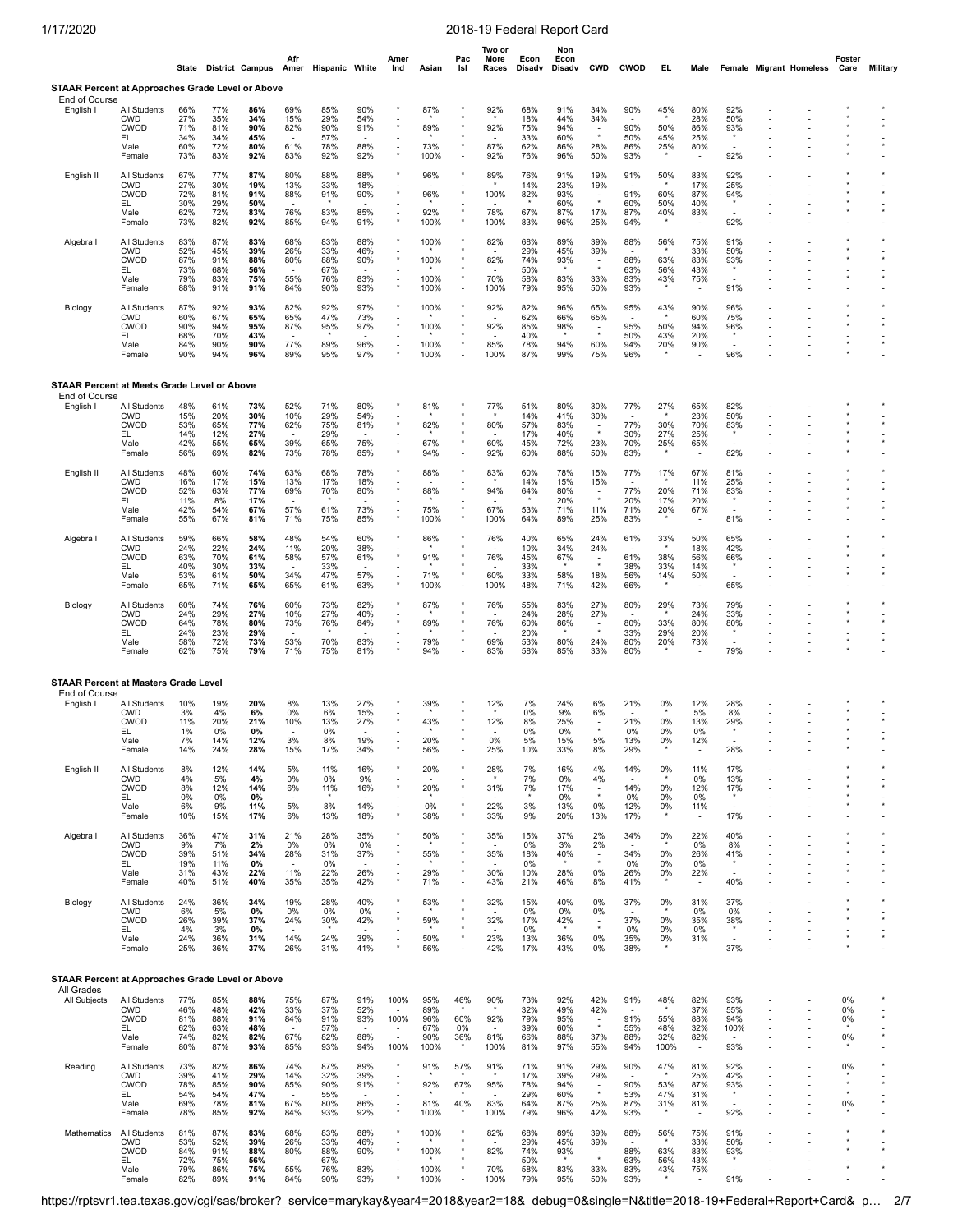|                                                           |                                                                    | <b>State</b>                           |                                        | <b>District Campus</b>                  | Afr<br>Amer                                                 | Hispanic                               | White                                                       | Amer<br>Ind                                                                                 | Asian                                  | Pac<br>Isl                                                           | Two or<br>More<br>Races   | Econ<br>Disadv                         | Non<br>Econ<br>Disadv                  | <b>CWD</b>                                                      | CWOD                            | EL                              | Male                                                      |                                 | Female Migrant Homeless | Foster<br>Care                            | Military |
|-----------------------------------------------------------|--------------------------------------------------------------------|----------------------------------------|----------------------------------------|-----------------------------------------|-------------------------------------------------------------|----------------------------------------|-------------------------------------------------------------|---------------------------------------------------------------------------------------------|----------------------------------------|----------------------------------------------------------------------|---------------------------|----------------------------------------|----------------------------------------|-----------------------------------------------------------------|---------------------------------|---------------------------------|-----------------------------------------------------------|---------------------------------|-------------------------|-------------------------------------------|----------|
| Science                                                   | All Students<br><b>CWD</b><br>CWOD<br>EL<br>Male<br>Female         | 80%<br>51%<br>84%<br>61%<br>79%<br>81% | 88%<br>55%<br>91%<br>61%<br>87%<br>89% | 93%<br>65%<br>95%<br>43%<br>90%<br>96%  | 82%<br>65%<br>87%<br>77%<br>89%                             | 92%<br>47%<br>95%<br>89%<br>95%        | 97%<br>73%<br>97%<br>96%<br>97%                             | $\overline{\phantom{a}}$<br>$\overline{\phantom{a}}$                                        | 100%<br>100%<br>100%<br>100%           | ÷,                                                                   | 92%<br>92%<br>85%<br>100% | 82%<br>62%<br>85%<br>40%<br>78%<br>87% | 96%<br>66%<br>98%<br>94%<br>99%        | 65%<br>65%<br>$\overline{\phantom{a}}$<br>60%<br>75%            | 95%<br>95%<br>50%<br>94%<br>96% | 43%<br>50%<br>43%<br>20%        | 90%<br>60%<br>94%<br>20%<br>90%                           | 96%<br>75%<br>96%<br>96%        |                         |                                           |          |
| STAAR Percent at Meets Grade Level or Above<br>All Grades |                                                                    |                                        |                                        |                                         |                                                             |                                        |                                                             |                                                                                             |                                        |                                                                      |                           |                                        |                                        |                                                                 |                                 |                                 |                                                           |                                 |                         |                                           |          |
| All Subjects                                              | All Students<br><b>CWD</b><br>CWOD<br>EL.<br>Male<br>Female        | 49%<br>24%<br>52%<br>29%<br>47%<br>52% | 62%<br>25%<br>65%<br>28%<br>60%<br>64% | 71%<br>26%<br>74%<br>27%<br>65%<br>77%  | 55%<br>10%<br>66%<br>$\overline{\phantom{a}}$<br>45%<br>70% | 67%<br>25%<br>70%<br>29%<br>61%<br>73% | 76%<br>40%<br>78%<br>$\overline{\phantom{a}}$<br>73%<br>79% | 86%<br>$\overline{\phantom{a}}$<br>86%<br>$\overline{\phantom{a}}$<br>$\overline{a}$<br>86% | 85%<br>67%<br>87%<br>50%<br>73%<br>96% | 38%<br>50%<br>0%<br>27%                                              | 78%<br>81%<br>64%<br>95%  | 51%<br>16%<br>56%<br>22%<br>45%<br>58% | 77%<br>33%<br>80%<br>33%<br>71%<br>84% | 26%<br>26%<br>$\overline{\phantom{a}}$<br>$\star$<br>20%<br>40% | 74%<br>74%<br>31%<br>70%<br>79% | 27%<br>31%<br>27%<br>20%<br>50% | 65%<br>20%<br>70%<br>20%<br>65%<br>$\tilde{\phantom{a}}$  | 77%<br>40%<br>79%<br>50%<br>77% |                         | 0%<br>0%<br>0%<br>0%                      |          |
| Reading                                                   | All Students<br><b>CWD</b><br>CWOD<br>EL.<br>Male<br>Female        | 47%<br>21%<br>50%<br>23%<br>43%<br>51% | 58%<br>23%<br>62%<br>21%<br>54%<br>63% | 73%<br>25%<br>77%<br>24%<br>66%<br>82%  | 57%<br>11%<br>65%<br>46%<br>72%                             | 70%<br>27%<br>73%<br>27%<br>63%<br>76% | 79%<br>39%<br>80%<br>74%<br>85%                             | $\star$<br>$\star$<br>$\overline{\phantom{a}}$<br>$\star$                                   | 84%<br>85%<br>70%<br>97%               | 43%<br>50%<br>20%                                                    | 80%<br>85%<br>63%<br>100% | 55%<br>14%<br>60%<br>14%<br>48%<br>62% | 79%<br>34%<br>82%<br>30%<br>71%<br>88% | 25%<br>25%<br>$\overline{\phantom{a}}$<br>$\star$<br>20%<br>42% | 77%<br>77%<br>27%<br>70%<br>83% | 24%<br>27%<br>24%<br>23%        | 66%<br>20%<br>70%<br>23%<br>66%                           | 82%<br>42%<br>83%<br>82%        |                         | 0%<br>$\star$<br>$\star$<br>0%            |          |
| Mathematics                                               | All Students<br><b>CWD</b><br><b>CWOD</b><br>EL.<br>Male<br>Female | 51%<br>26%<br>54%<br>37%<br>50%<br>51% | 63%<br>28%<br>67%<br>37%<br>63%<br>64% | 58%<br>24%<br>61%<br>33%<br>50%<br>65%  | 48%<br>11%<br>58%<br>34%<br>65%                             | 54%<br>20%<br>57%<br>33%<br>47%<br>61% | 60%<br>38%<br>61%<br>57%<br>63%                             | $^\star$                                                                                    | 86%<br>91%<br>71%<br>100%              | $\star$<br>$\star$<br>$\star$<br>$\star$<br>$\overline{\phantom{a}}$ | 76%<br>76%<br>60%<br>100% | 40%<br>10%<br>45%<br>33%<br>33%<br>48% | 65%<br>34%<br>67%<br>58%<br>71%        | 24%<br>24%<br>18%<br>42%                                        | 61%<br>61%<br>38%<br>56%<br>66% | 33%<br>38%<br>33%<br>14%        | 50%<br>18%<br>56%<br>14%<br>50%                           | 65%<br>42%<br>66%<br>65%        |                         |                                           |          |
| Science                                                   | All Students<br><b>CWD</b><br>CWOD<br>EL<br>Male<br>Female         | 53%<br>25%<br>56%<br>26%<br>53%<br>53% | 68%<br>28%<br>71%<br>25%<br>68%<br>68% | 76%<br>27%<br>80%<br>29%<br>73%<br>79%  | 60%<br>10%<br>73%<br>53%<br>71%                             | 73%<br>27%<br>76%<br>70%<br>75%        | 82%<br>40%<br>84%<br>83%<br>81%                             |                                                                                             | 87%<br>89%<br>79%<br>94%               | $\star$<br>$\star$<br>$\star$<br>$\overline{a}$                      | 76%<br>76%<br>69%<br>83%  | 55%<br>24%<br>60%<br>20%<br>53%<br>58% | 83%<br>28%<br>86%<br>80%<br>85%        | 27%<br>27%<br>÷<br>$\star$<br>24%<br>33%                        | 80%<br>80%<br>33%<br>80%<br>80% | 29%<br>33%<br>29%<br>20%        | 73%<br>24%<br>80%<br>20%<br>73%                           | 79%<br>33%<br>80%<br>79%        |                         |                                           |          |
| <b>STAAR Percent at Masters Grade Level</b><br>All Grades |                                                                    |                                        |                                        |                                         |                                                             |                                        |                                                             |                                                                                             |                                        |                                                                      |                           |                                        |                                        |                                                                 |                                 |                                 |                                                           |                                 |                         |                                           |          |
| <b>All Subjects</b>                                       | All Students<br><b>CWD</b><br>CWOD<br>EL<br>Male<br>Female         | 23%<br>8%<br>25%<br>11%<br>22%<br>24%  | 34%<br>8%<br>36%<br>10%<br>32%<br>35%  | 25%<br>3%<br>27%<br>0%<br>19%<br>31%    | 13%<br>0%<br>16%<br>8%<br>21%                               | 20%<br>2%<br>22%<br>0%<br>15%<br>25%   | 30%<br>6%<br>30%<br>25%<br>34%                              | 57%<br>57%<br>57%                                                                           | 40%<br>11%<br>43%<br>0%<br>25%<br>54%  | 15%<br>20%<br>0%<br>9%                                               | 26%<br>27%<br>17%<br>36%  | 11%<br>1%<br>12%<br>0%<br>8%<br>14%    | 30%<br>4%<br>31%<br>0%<br>23%<br>36%   | 3%<br>3%<br>$\overline{\phantom{a}}$<br>$\star$<br>1%<br>7%     | 27%<br>27%<br>0%<br>21%<br>32%  | 0%<br>0%<br>0%<br>0%<br>0%      | 19%<br>1%<br>21%<br>0%<br>19%<br>$\overline{\phantom{a}}$ | 31%<br>7%<br>32%<br>0%<br>31%   |                         | 0%<br>0%<br>0%<br>0%                      |          |
| Reading                                                   | All Students<br><b>CWD</b><br>CWOD<br>EL.<br>Male<br>Female        | 20%<br>7%<br>22%<br>8%<br>17%<br>23%   | 29%<br>7%<br>31%<br>7%<br>26%<br>33%   | 17%<br>5%<br>18%<br>$0\%$<br>12%<br>23% | 7%<br>0%<br>8%<br>4%<br>11%                                 | 12%<br>5%<br>12%<br>0%<br>8%<br>16%    | 22%<br>13%<br>22%<br>17%<br>27%                             | $\star$<br>$\overline{\phantom{a}}$<br>$\overline{\phantom{a}}$<br>$\star$                  | 30%<br>32%<br>11%<br>48%               | 14%<br>17%<br>0%<br>$\star$                                          | 18%<br>20%<br>8%<br>30%   | 7%<br>3%<br>8%<br>0%<br>4%<br>10%      | 21%<br>7%<br>21%<br>0%<br>14%<br>28%   | 5%<br>5%<br>$\overline{\phantom{a}}$<br>$\star$<br>3%<br>11%    | 18%<br>18%<br>0%<br>13%<br>24%  | 0%<br>0%<br>0%<br>0%            | 12%<br>3%<br>13%<br>0%<br>12%<br>$\tilde{\phantom{a}}$    | 23%<br>11%<br>24%<br>23%        |                         | 0%<br>$\star$<br>$\star$<br>$\star$<br>0% |          |
| Mathematics                                               | All Students<br>CWD<br><b>CWOD</b><br>EL<br>Male<br>Female         | 26%<br>11%<br>28%<br>16%<br>25%<br>26% | 38%<br>10%<br>40%<br>15%<br>38%<br>38% | 31%<br>2%<br>34%<br>$0\%$<br>22%<br>40% | 21%<br>0%<br>28%<br>11%<br>35%                              | 28%<br>0%<br>31%<br>0%<br>22%<br>35%   | 35%<br>0%<br>37%<br>26%<br>42%                              | $^\star$                                                                                    | 50%<br>55%<br>29%<br>71%               | $\star$<br>$^\star$<br>$^\star$<br>$\star$<br>$^\star$<br>Ĭ.         | 35%<br>35%<br>30%<br>43%  | 15%<br>0%<br>18%<br>0%<br>10%<br>21%   | 37%<br>3%<br>40%<br>28%<br>46%         | 2%<br>2%<br>÷,<br>$\star$<br>0%<br>8%                           | 34%<br>34%<br>0%<br>26%<br>41%  | 0%<br>0%<br>0%<br>0%            | 22%<br>0%<br>26%<br>0%<br>22%                             | 40%<br>8%<br>41%<br>40%         |                         |                                           |          |
| Science                                                   | All Students<br><b>CWD</b><br>CWOD<br>EL<br>Male<br>Female         | 24%<br>8%<br>26%<br>7%<br>25%<br>23%   | 38%<br>8%<br>41%<br>6%<br>38%<br>37%   | 34%<br>0%<br>37%<br>0%<br>31%<br>37%    | 19%<br>0%<br>24%<br>14%<br>26%                              | 28%<br>0%<br>30%<br>24%<br>31%         | 40%<br>0%<br>42%<br>39%<br>41%                              |                                                                                             | 53%<br>59%<br>50%<br>56%               |                                                                      | 32%<br>32%<br>23%<br>42%  | 15%<br>0%<br>17%<br>0%<br>13%<br>17%   | 40%<br>0%<br>42%<br>36%<br>43%         | 0%<br>0%<br>$\sim$<br>0%<br>0%                                  | 37%<br>37%<br>0%<br>35%<br>38%  | 0%<br>0%<br>0%<br>0%            | 31%<br>0%<br>35%<br>0%<br>31%                             | 37%<br>0%<br>38%<br>37%         |                         |                                           |          |

'\*' Indicates results are masked due to small numbers to protect student confidentiality.<br>'-' Indicates zero observations reported for this group.

## **Part (iii):** Academic Growth and Graduation Rate

**Part (iii)(I): Academic Growth**<br>This section provides information on students' academic growth for mathematics and reading/ELA for public elementary schools and secondary schools which don't have a graduation rate, for th

|                              | All     | African<br><b>Students American Hispanic</b> |    | White                    | American<br>Indian | Asian   | Pacific<br>Islander | Two or More<br>Races | Econ<br><b>Disady</b> | <b>CWD</b> | EL.     |
|------------------------------|---------|----------------------------------------------|----|--------------------------|--------------------|---------|---------------------|----------------------|-----------------------|------------|---------|
| <b>Academic Growth Score</b> |         |                                              |    |                          |                    |         |                     |                      |                       |            |         |
| Reading                      |         |                                              |    |                          |                    |         |                     |                      |                       |            |         |
| <b>All Students</b>          | 68      | 65                                           | 65 | 70                       | $\star$            | 73      | $\star$             | 78                   | 61                    | 46         | $\star$ |
| <b>CWD</b>                   | 46      | 43                                           | 67 | 44                       |                    |         | ۰                   | ÷                    | 45                    | 46         | $\star$ |
| CWOD                         | 69      | 67                                           | 65 | 71                       | $\star$            | 73      | $\star$             | 88                   | 62                    |            | $\star$ |
| EL                           | $\star$ | $\overline{\phantom{a}}$                     | ÷  | $\overline{\phantom{a}}$ |                    | ٠       |                     |                      | $\star$               | $\star$    | $\star$ |
| Male                         | 67      | 72                                           | 61 | 69                       | ۰.                 | 64      | $\star$             | 67                   | 57                    | 32         | $\star$ |
| Female                       | 69      | 55                                           | 68 | 71                       | $\star$            | 81      | $\star$             | 89                   | 64                    | 83         |         |
| <b>Mathematics</b>           |         |                                              |    |                          |                    |         |                     |                      |                       |            |         |
| <b>All Students</b>          | 65      | 59                                           | 64 | 65                       | $\star$            | 88      | $\star$             | 77                   | 53                    | 25         | 60      |
| <b>CWD</b>                   | 25      | 21                                           | 29 | 28                       |                    | $\star$ | $\star$             |                      | 17                    | 25         | $\star$ |
| CWOD                         | 68      | 70                                           | 67 | 67                       | $\star$            | 91      | $\star$             | 77                   | 58                    |            | $\star$ |
| EL                           | 60      | $\overline{\phantom{a}}$                     | ÷  | $\overline{\phantom{a}}$ | ۰                  | $\star$ | $\star$             |                      | $\star$               | $\star$    | 60      |
| Male                         | 57      | 46                                           | 59 | 58                       | ۰.                 | 79      | $\star$             | 56                   | 43                    | 20         | $\star$ |
| Female                       | 72      | 74                                           | 68 | 71                       | $\star$            | 100     |                     | 100                  | 64                    | 50         | $\star$ |

## **Part (iii)(II): Graduation Rate**

This section provides information on high school graduation rates for the class of 2018.

|                                                                     | ΑIΙ | African                           |       | American |       | Pacific  | Two or More | Econ          |        |                 |                 | Foster |
|---------------------------------------------------------------------|-----|-----------------------------------|-------|----------|-------|----------|-------------|---------------|--------|-----------------|-----------------|--------|
|                                                                     |     | <b>Students American Hispanic</b> | White | Indian   | Asian | Islandeı | Races       | <b>Disadv</b> | CWD    | EL <sup>^</sup> | <b>Homeless</b> | Care   |
| <b>Federal Graduation Rates</b>                                     |     |                                   |       |          |       |          |             |               |        |                 |                 |        |
| 4-year Longitudinal Cohort Graduation Rate (Gr 9-12): Class of 2018 |     |                                   |       |          |       |          |             |               |        |                 |                 |        |
| All Students                                                        |     | . .                               |       | $\sim$   | . .   |          |             | $\sim$        | $\sim$ | . .             |                 |        |
| CWD                                                                 |     |                                   |       | $\sim$   |       |          |             |               | $\sim$ |                 |                 |        |

https://rptsvr1.tea.texas.gov/cgi/sas/broker?\_service=marykay&year4=2018&year2=18&\_debug=0&single=N&title=2018-19+Federal+Report+Card&\_p… 3/7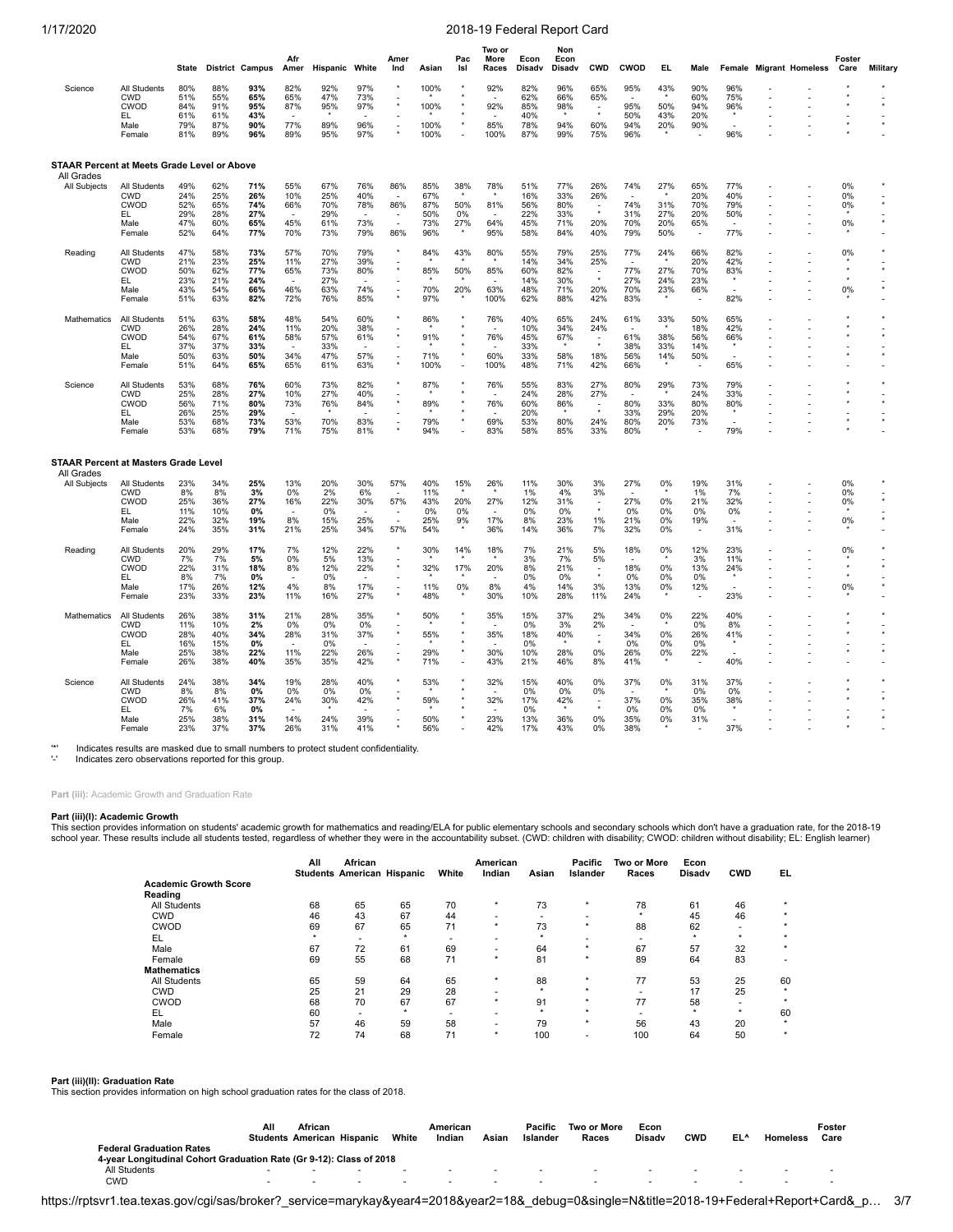|        | All    | African<br><b>Students American Hispanic</b> | White  | American<br>Indian | Asian                    | Pacific<br>Islander | Two or More<br>Races | Econ<br><b>Disady</b> | <b>CWD</b> | EL <sup>^</sup> | <b>Homeless</b> | Foster<br>Care |
|--------|--------|----------------------------------------------|--------|--------------------|--------------------------|---------------------|----------------------|-----------------------|------------|-----------------|-----------------|----------------|
| CWOD   | $\sim$ |                                              |        | . .                | . .                      |                     |                      |                       |            |                 |                 |                |
| EL     | $\sim$ | $\sim$                                       | $\sim$ | . .                | . .                      |                     |                      |                       |            |                 |                 |                |
| Male   |        |                                              |        | . .                | $\overline{\phantom{a}}$ |                     |                      |                       |            |                 |                 |                |
| Female |        |                                              |        |                    |                          |                     |                      |                       |            |                 |                 |                |

'\*' Indicates results are masked due to small numbers to protect student confidentiality<br>'' Indicates there are no students in the group.<br>'<sup>'</sup> Ever EL in grades 0.12

'-' Indicates there are no students in the group. Ever EL in grades 9-12

**Part (iv):** English Language Proficiency

This section provides information on the number and percentage of English learners achieving English language proficiency based on the 2019 TELPAS (Texas English Language Proficiency Assessment System) data. (EL: English learner)

| <b>Total EL in Class</b> | <b>Proficiency of EL</b> | <b>Rate of Proficiency</b> |
|--------------------------|--------------------------|----------------------------|
|                          |                          |                            |

'<sup>^'</sup> Indicates data reporting does not meet for Minimum Size.

'\*' Indicates results are masked due to small numbers to protect student confidentiality.

Indicates zero observations reported for this group.

**Part (v):** School Quality or Student Success (SQSS)

This section provides information on the other indicator of school quality or student success, which is college, career and military readiness (CCMR) for high schools and average performance rate of the three STAAR performance levels of all students, regardless of whether they were in the accountability subset, for elementary and secondary schools without a graduation rate. (CWD: children with disability; EL: English learner)

| Student Success (Student Achievement Domain Score: STAAR Component Only) | All          | African | <b>Students American Hispanic</b> | White | American<br>Indian | Asian | Pacific<br>Islander | <b>Two or More</b><br>Races | Econ<br><b>Disady</b> | <b>CWD</b> | EL. |
|--------------------------------------------------------------------------|--------------|---------|-----------------------------------|-------|--------------------|-------|---------------------|-----------------------------|-----------------------|------------|-----|
| <b>STAAR Component Score</b>                                             | 61           | 48      | 58                                | 66    | 81                 | 73    | 33                  | 65                          | 45                    | 24         | 25  |
| School Quality (College, Career, and Military Readiness Performance)     |              |         |                                   |       |                    |       |                     |                             |                       |            |     |
| %Students meeting CCMR                                                   | $\mathbf{r}$ |         |                                   |       |                    |       |                     |                             |                       |            |     |

'\*' Indicates results are masked due to small numbers to protect student confidentiality. Indicates there are no students in the group.

## Part (vi): Goal Meeting Status

This section provides information on the progress of all students and each student group toward meeting the long-term goals or interim objectives on STAAR academic performance, federal graduation rate,<br>and English learners

|                                                    | All | African<br><b>Students American Hispanic</b> |     | White | American<br>Indian | Asian | <b>Pacific</b><br>Islander | Two or More<br>Races | Econ<br>Disadv | <b>CWD</b> | EL+ |
|----------------------------------------------------|-----|----------------------------------------------|-----|-------|--------------------|-------|----------------------------|----------------------|----------------|------------|-----|
| <b>STAAR Performance Status</b>                    |     |                                              |     |       |                    |       |                            |                      |                |            |     |
| Reading                                            |     |                                              |     |       |                    |       |                            |                      |                |            |     |
| Interim Goals (2018-2022)                          | 44% | 32%                                          | 37% | 60%   | 43%                | 74%   | 45%                        | 56%                  | 33%            | 19%        | 29% |
| <b>Target Met</b>                                  | Y   | Y                                            | Υ   | Y     |                    | Y     |                            | Υ                    | Y              | Y          | Y   |
| Interim Goals (2023-2027)                          | 52% | 42%                                          | 46% | 66%   | 51%                | 78%   | 53%                        | 62%                  | 43%            | 31%        | 39% |
| <b>Target Met</b>                                  | Y   | Y                                            | Y   | Y     |                    | Y     |                            | Υ                    | Y              | N          | Y   |
| Interim Goals (2028-2032)                          | 62% | 54%                                          | 58% | 73%   | 62%                | 82%   | 63%                        | 70%                  | 55%            | 45%        | 52% |
| <b>Target Met</b>                                  | Y   | Y                                            | Υ   | Y     |                    | Y     |                            | Υ                    | Y              | N          | Y   |
| Long-Term Goals                                    | 72% | 66%                                          | 69% | 80%   | 72%                | 87%   | 73%                        | 78%                  | 67%            | 60%        | 65% |
| <b>Target Met</b>                                  | Y   | N                                            | Υ   | Υ     |                    | N     |                            | Υ                    | N              | N          | N   |
| <b>Mathematics</b>                                 |     |                                              |     |       |                    |       |                            |                      |                |            |     |
| Interim Goals (2018-2022)                          | 46% | 31%                                          | 40% | 59%   | 45%                | 82%   | 50%                        | 54%                  | 36%            | 23%        | 40% |
| <b>Target Met</b>                                  | Y   | Υ                                            | Y   | Y     |                    |       |                            |                      | Y              | Y          | Y   |
| Interim Goals (2023-2027)                          | 54% | 41%                                          | 49% | 65%   | 53%                | 85%   | 57%                        | 61%                  | 45%            | 34%        | 49% |
| <b>Target Met</b>                                  | Y   | Y                                            | Υ   | N     |                    |       |                            |                      | N              | N          | N   |
| Interim Goals (2028-2032)                          | 63% | 54%                                          | 59% | 73%   | 63%                | 88%   | 66%                        | 69%                  | 57%            | 48%        | 59% |
| <b>Target Met</b>                                  | N   | N                                            | N   | N     |                    |       |                            |                      | N              | N          | N   |
| Long-Term Goals                                    | 73% | 66%                                          | 70% | 80%   | 73%                | 91%   | 75%                        | 77%                  | 68%            | 62%        | 70% |
| <b>Target Met</b>                                  | N   | N                                            | N   | N     |                    |       |                            |                      | N              | N          | N   |
| <b>English Learner Language Proficiency Status</b> |     |                                              |     |       |                    |       |                            |                      |                |            |     |
| Interim Goals (2018-2022)                          |     |                                              |     |       |                    |       |                            |                      |                |            | 36% |
| <b>Target Met</b>                                  |     |                                              |     |       |                    |       |                            |                      |                |            |     |
| Interim Goals (2023-2027)                          |     |                                              |     |       |                    |       |                            |                      |                |            | 38% |
| <b>Target Met</b>                                  |     |                                              |     |       |                    |       |                            |                      |                |            |     |
| Interim Goals (2028-2032)                          |     |                                              |     |       |                    |       |                            |                      |                |            | 40% |
| <b>Target Met</b>                                  |     |                                              |     |       |                    |       |                            |                      |                |            |     |
| Long-Term Goals                                    |     |                                              |     |       |                    |       |                            |                      |                |            | 40% |
| <b>Target Met</b>                                  |     |                                              |     |       |                    |       |                            |                      |                |            |     |
| <b>Federal Graduation Status^</b>                  |     |                                              |     |       |                    |       |                            |                      |                |            |     |
| Interim Goals (2018-2022)                          | 90% | 90%                                          | 90% | 90%   | 90%                | 90%   | 90%                        | 90%                  | 90%            | 90%        | 90% |
| <b>Target Met</b>                                  |     |                                              |     |       |                    |       |                            |                      |                |            |     |
| Interim Goals (2023-2027)                          | 92% | 92%                                          | 92% | 92%   | 92%                | 92%   | 92%                        | 92%                  | 92%            | 92%        | 92% |
| <b>Target Met</b>                                  |     |                                              |     |       |                    |       |                            |                      |                |            |     |
| Interim Goals (2028-2032)                          | 94% | 94%                                          | 94% | 94%   | 94%                | 94%   | 94%                        | 94%                  | 94%            | 94%        | 94% |
| <b>Target Met</b>                                  |     |                                              |     |       |                    |       |                            |                      |                |            |     |
| Long-Term Goals<br><b>Target Met</b>               | 94% | 94%                                          | 94% | 94%   | 94%                | 94%   | 94%                        | 94%                  | 94%            | 94%        | 94% |

'+' STAAR Performance and Graduation use EL(Current & Monitored), EL English Learner Language Proficiency uses EL (Current).

Blank cells above represent student group indicators that do not meet the minimum size criteria.<br>^ Student groups with graduation rates that were at or above 90 percent are required to exceed that rate by at least a tenth

**Part (vii):** STAAR Participation

This section provides the percentage of students assessed and not assessed on STAAR for mathematics, reading/ELA, and science. (CWD: children with disability; CWOD: children without disability; EL: English learner)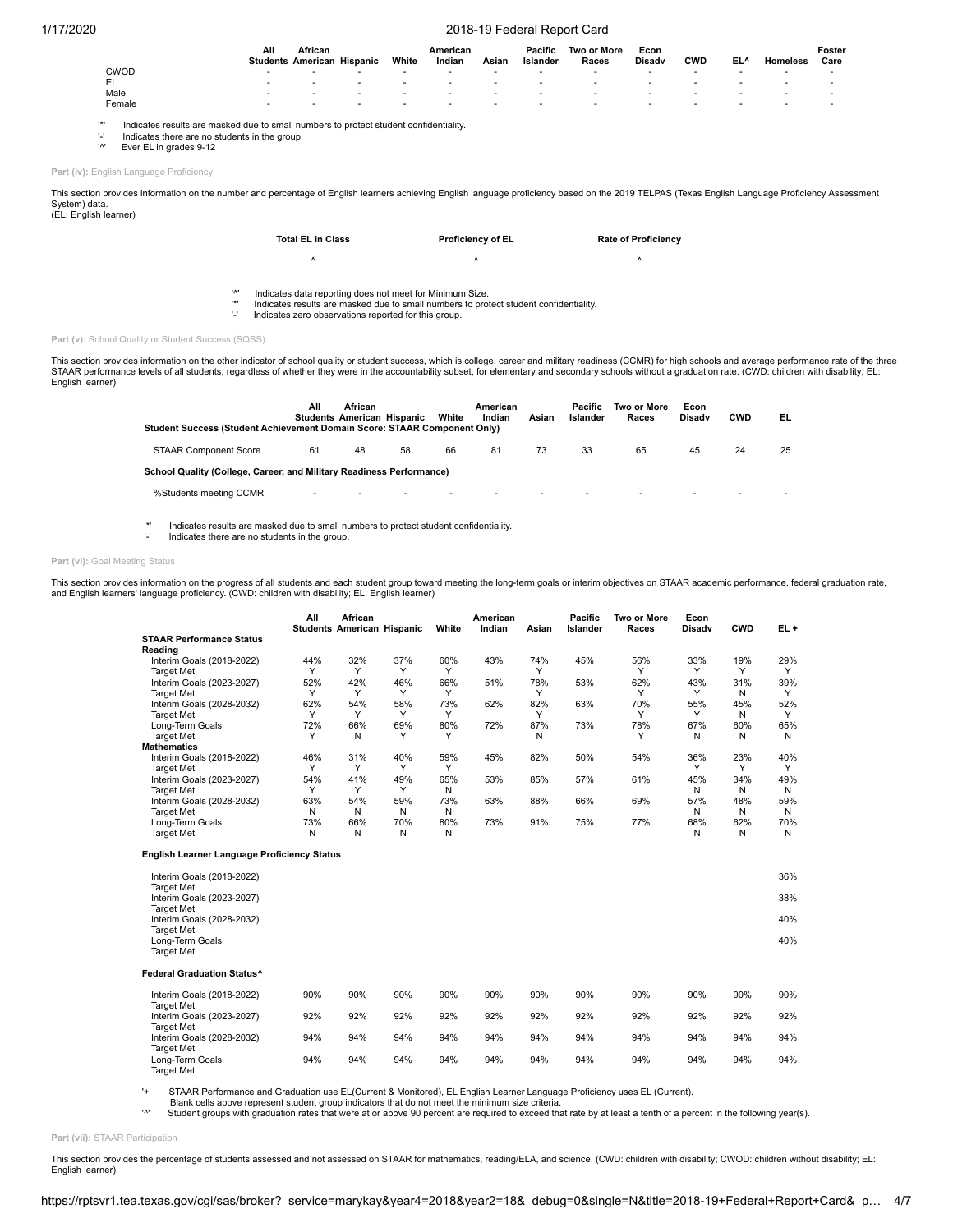**Two or**

**Non**

|                               |              |        | African           |         |                          | American                 |         | Pacific  | More    | Econ   | Econ     |                          |                          |          |                          |                          |                |
|-------------------------------|--------------|--------|-------------------|---------|--------------------------|--------------------------|---------|----------|---------|--------|----------|--------------------------|--------------------------|----------|--------------------------|--------------------------|----------------|
|                               |              | Campus | American Hispanic |         | White                    | Indian                   | Asian   | Islander | Races   | Disadv | Disadv   | <b>CWD</b>               | CWOD                     | EL.      | Male                     | Female                   | <b>Migrant</b> |
| <b>Participation Rate</b>     |              |        |                   |         |                          |                          |         |          |         |        |          |                          |                          |          |                          |                          |                |
| All Subjects                  | All Students | 99%    | 100%              | 98%     | 99%                      | 100%                     | 100%    | 100%     | 99%     | 98%    | 99%      | 96%                      | 99%                      | 100%     | 100%                     | 98%                      |                |
|                               | <b>CWD</b>   | 96%    | 100%              | 94%     | 92%                      |                          | 100%    |          | $\star$ | 99%    | 94%      | 96%                      | ×                        |          | 99%                      | 86%                      |                |
|                               | <b>CWOD</b>  | 99%    | 100%              | 98%     | 99%                      | 100%                     | 100%    | 100%     | 99%     | 98%    | 99%      | ٠                        | 99%                      | 100%     | 100%                     | 99%                      |                |
|                               | EL           | 100%   | $\sim$            | 100%    | $\sim$                   | $\sim$                   | 100%    | 100%     | ۰       | 100%   | 100%     | $^\star$                 | 100%                     | 100%     | 100%                     | 100%                     |                |
|                               | Male         | 100%   | 100%              | 99%     | 100%                     | ×.                       | 100%    | 100%     | 100%    | 99%    | 100%     | 99%                      | 100%                     | 100%     | 100%                     |                          |                |
|                               | Female       | 98%    | 99%               | 97%     | 99%                      | 100%                     | 100%    | $\star$  | 98%     | 97%    | 99%      | 86%                      | 99%                      | 100%     | $\sim$                   | 98%                      |                |
| Reading                       | All Students | 99%    | 100%              | 99%     | 99%                      | $\star$                  | 100%    | 100%     | 98%     | 99%    | 99%      | 96%                      | 99%                      | 100%     | 100%                     | 99%                      |                |
|                               | <b>CWD</b>   | 96%    | 100%              | 96%     | 92%                      | $\star$                  |         |          | $\star$ | 97%    | 96%      | 96%                      |                          |          | 98%                      | 90%                      |                |
|                               | CWOD         | 99%    | 100%              | 99%     | 100%                     |                          | 100%    | 100%     | 98%     | 99%    | 99%      | $\overline{\phantom{a}}$ | 99%                      | 100%     | 100%                     | 99%                      |                |
|                               | EL           | 100%   | $\sim$            | 100%    |                          |                          |         |          |         | 100%   | 100%     | $\star$                  | 100%                     | 100%     | 100%                     | $\star$                  |                |
|                               | Male         | 100%   | 100%              | 99%     | 99%                      | $\overline{\phantom{a}}$ | 100%    | 100%     | 100%    | 99%    | 100%     | 98%                      | 100%                     | 100%     | 100%                     | ÷,                       |                |
|                               | Female       | 99%    | 100%              | 98%     | 99%                      | $^\star$                 | 100%    | $\star$  | 95%     | 99%    | 99%      | 90%                      | 99%                      | $^\star$ | $\blacksquare$           | 99%                      |                |
| Mathematics                   | All Students | 99%    | 100%              | 97%     | 99%                      | $\star$                  | 100%    |          | 100%    | 97%    | 99%      | 96%                      | 99%                      | 100%     | 100%                     | 98%                      |                |
|                               | <b>CWD</b>   | 96%    | 100%              | 93%     | 92%                      |                          |         |          |         | 100%   | 93%      | 96%                      | $\overline{\phantom{a}}$ |          | 100%                     | 83%                      |                |
|                               | <b>CWOD</b>  | 99%    | 100%              | 97%     | 100%                     | $^\star$                 | 100%    |          | 100%    | 97%    | 100%     | ÷.<br>$\star$            | 99%                      | 100%     | 100%                     | 98%                      |                |
|                               | EL           | 100%   |                   | 100%    |                          |                          |         |          |         | 100%   |          |                          | 100%                     | 100%     | 100%                     |                          |                |
|                               | Male         | 100%   | 100%              | 99%     | 100%                     |                          | 100%    | $^\star$ | 100%    | 100%   | 99%      | 100%                     | 100%                     | 100%     | 100%                     |                          |                |
|                               | Female       | 98%    | 100%              | 95%     | 98%                      | $\star$                  | 100%    | $\sim$   | 100%    | 94%    | 99%      | 83%                      | 98%                      | $\star$  | $\overline{\phantom{a}}$ | 98%                      |                |
| Science                       | All Students | 98%    | 99%               | 98%     | 99%                      | $^\star$                 | 100%    |          | 100%    | 98%    | 99%      | 96%                      | 99%                      | 100%     | 99%                      | 98%                      |                |
|                               | <b>CWD</b>   | 96%    | 100%              | 93%     | 93%                      |                          |         |          |         | 100%   | 94%      | 96%                      | $\overline{\phantom{a}}$ | $\star$  | 100%                     | 83%                      |                |
|                               | <b>CWOD</b>  | 99%    | 99%               | 98%     | 99%                      | $^\star$                 | 100%    |          | 100%    | 98%    | 99%      | ٠                        | 99%                      | 100%     | 99%                      | 98%                      |                |
|                               | EL           | 100%   | $\sim$            | $\star$ | ÷.                       |                          |         |          |         | 100%   | $^\star$ | $\star$                  | 100%                     | 100%     | 100%                     | $\star$                  |                |
|                               | Male         | 99%    | 100%              | 99%     | 99%                      | $\sim$                   | 100%    | $^\star$ | 100%    | 100%   | 99%      | 100%                     | 99%                      | 100%     | 99%                      | ÷,                       |                |
|                               | Female       | 98%    | 97%               | 96%     | 98%                      | $\star$                  | 100%    |          | 100%    | 96%    | 98%      | 83%                      | 98%                      | $\star$  | $\blacksquare$           | 98%                      |                |
| <b>Non-Participation Rate</b> |              |        |                   |         |                          |                          |         |          |         |        |          |                          |                          |          |                          |                          |                |
| All Subjects                  | All Students | 1%     | 0%                | 2%      | 1%                       | 0%                       | 0%      | 0%       | 1%      | 2%     | 1%       | 4%                       | 1%                       | 0%       | 0%                       | 2%                       |                |
|                               | <b>CWD</b>   | 4%     | 0%                | 6%      | 8%                       |                          | 0%      |          | $\star$ | 1%     | 6%       | 4%                       | $\sim$                   |          | 1%                       | 14%                      |                |
|                               | CWOD         | 1%     | 0%                | 2%      | 1%                       | 0%                       | 0%      | 0%       | 1%      | 2%     | 1%       |                          | 1%                       | 0%       | 0%                       | 1%                       |                |
|                               | EL.          | 0%     |                   | 0%      | ÷,                       |                          | 0%      | 0%       | ÷,      | 0%     | 0%       | $^\star$                 | $0\%$                    | 0%       | 0%                       | 0%                       |                |
|                               | Male         | 0%     | 0%                | 1%      | 0%                       | ÷.                       | 0%      | 0%       | 0%      | 1%     | 0%       | 1%                       | 0%                       | 0%       | 0%                       | $\overline{\phantom{a}}$ |                |
|                               | Female       | 2%     | 1%                | 3%      | 1%                       | 0%                       | 0%      |          | 2%      | 3%     | 1%       | 14%                      | 1%                       | 0%       | $\overline{a}$           | 2%                       |                |
| Reading                       | All Students | 1%     | 0%                | 1%      | 1%                       | $\star$                  | 0%      | 0%       | 2%      | $1\%$  | 1%       | 4%                       | 1%                       | 0%       | 0%                       | 1%                       |                |
|                               | <b>CWD</b>   | 4%     | 0%                | 4%      | 8%                       | ×                        |         |          | $\star$ | 3%     | 4%       | 4%                       | $\sim$                   | $\star$  | 2%                       | 10%                      |                |
|                               | CWOD         | 1%     | 0%                | 1%      | 0%                       | $^\star$                 | 0%      | 0%       | 2%      | 1%     | 1%       | $\overline{a}$           | 1%                       | 0%       | 0%                       | 1%                       |                |
|                               | EL           | 0%     |                   | 0%      | ٠                        | $\overline{\phantom{a}}$ |         |          | ۰       | 0%     | 0%       | $^\star$                 | $0\%$                    | 0%       | 0%                       |                          |                |
|                               | Male         | 0%     | 0%                | 1%      | 1%                       | $\sim$                   | 0%      | 0%       | 0%      | $1\%$  | 0%       | 2%                       | 0%                       | 0%       | 0%                       | ÷.                       |                |
|                               | Female       | 1%     | 0%                | 2%      | 1%                       | $^\star$                 | 0%      |          | 5%      | 1%     | 1%       | 10%                      | 1%                       |          | $\sim$                   | 1%                       |                |
| Mathematics                   | All Students | 1%     | 0%                | 3%      | 1%                       | $\star$                  | 0%      |          | 0%      | 3%     | 1%       | 4%                       | 1%                       | 0%       | 0%                       | 2%                       |                |
|                               | <b>CWD</b>   | 4%     | 0%                | 7%      | 8%                       |                          |         |          | ٠       | 0%     | 7%       | 4%                       | ÷.                       | $\star$  | 0%                       | 17%                      |                |
|                               | <b>CWOD</b>  | 1%     | 0%                | 3%      | 0%                       | $\star$                  | 0%      |          | 0%      | 3%     | 0%       | ٠                        | 1%                       | 0%       | 0%                       | 2%                       |                |
|                               | EL           | 0%     |                   | 0%      |                          | ٠                        | $\star$ |          | ä,      | 0%     | $\star$  | $\star$                  | 0%                       | 0%       | 0%                       | $\star$                  |                |
|                               | Male         | 0%     | 0%                | 1%      | 0%                       |                          | 0%      |          | 0%      | 0%     | 1%       | 0%                       | 0%                       | $0\%$    | 0%                       |                          |                |
|                               | Female       | 2%     | 0%                | 5%      | 2%                       | $\star$                  | 0%      |          | 0%      | 6%     | 1%       | 17%                      | 2%                       | $\star$  | ä,                       | 2%                       |                |
| Science                       | All Students | 2%     | 1%                | 2%      | 1%                       | $\star$                  | 0%      |          | 0%      | 2%     | 1%       | 4%                       | 1%                       | $0\%$    | 1%                       | 2%                       |                |
|                               | <b>CWD</b>   | 4%     | 0%                | 7%      | 7%                       |                          |         |          |         | 0%     | 6%       | 4%                       |                          |          | 0%                       | 17%                      |                |
|                               | <b>CWOD</b>  | 1%     | 1%                | 2%      | 1%                       | $^\star$                 | 0%      |          | 0%      | 2%     | 1%       |                          | 1%                       | 0%       | 1%                       | 2%                       |                |
|                               | EL           | 0%     |                   | $\star$ | $\overline{\phantom{a}}$ |                          |         |          | ٠       | 0%     | $\star$  | $^\star$                 | 0%                       | 0%       | 0%                       |                          |                |
|                               | Male         | 1%     | 0%                | 1%      | 1%                       |                          | 0%      |          | 0%      | 0%     | 1%       | 0%                       | 1%                       | 0%       | 1%                       | ä,                       |                |
|                               | Female       | 2%     | 3%                | 4%      | 2%                       |                          | 0%      |          | 0%      | 4%     | 2%       | 17%                      | 2%                       |          | ٠                        | 2%                       |                |

'\*' Indicates results are masked due to small numbers to protect student confidentiality.

Indicates zero observations reported for this group.

# **Part (viii):** Civil Rights Data

**Part (viii)(I)** This section provides information from the 2015-16 CRDC surveys, submitted by school districts to the Office for Civil Rights on measures of school quality, climate, and safety, including counts of<br>in-scho violence, including bullying and harassment. (EL: English learner)

There is no data for this campus.

Part (viii)(II) This section provides information from the 2015-16 CRDC surveys, submitted by school districts to the Office for Civil Rights, on the number of students enrolled in preschool programs and accelerated coursework to earn postsecondary credit while still in high school.

There is no data for this campus.

## **Part (ix):** Teacher Quality Data

This section provides information on the professional qualifications of teachers, including information disaggregated by high- and and low-poverty schools on the number and percentage of (I) inexperienced<br>teacher, principa licensed.

## **Low Poverty**

|                                                                                                        | All School     |                  |
|--------------------------------------------------------------------------------------------------------|----------------|------------------|
| Inexperienced Teachers, Principals, and Other School Leaders                                           | Number<br>14.0 | Percent<br>18.4% |
| Teachers Teaching with Emergency or Provisional Credentials                                            | 3.0            | 4.2%             |
| Teacher Who Are Not Teaching in the Subject or Field for Which<br>the Teacher is Certified or Licensed | 11.4           | 16.0%            |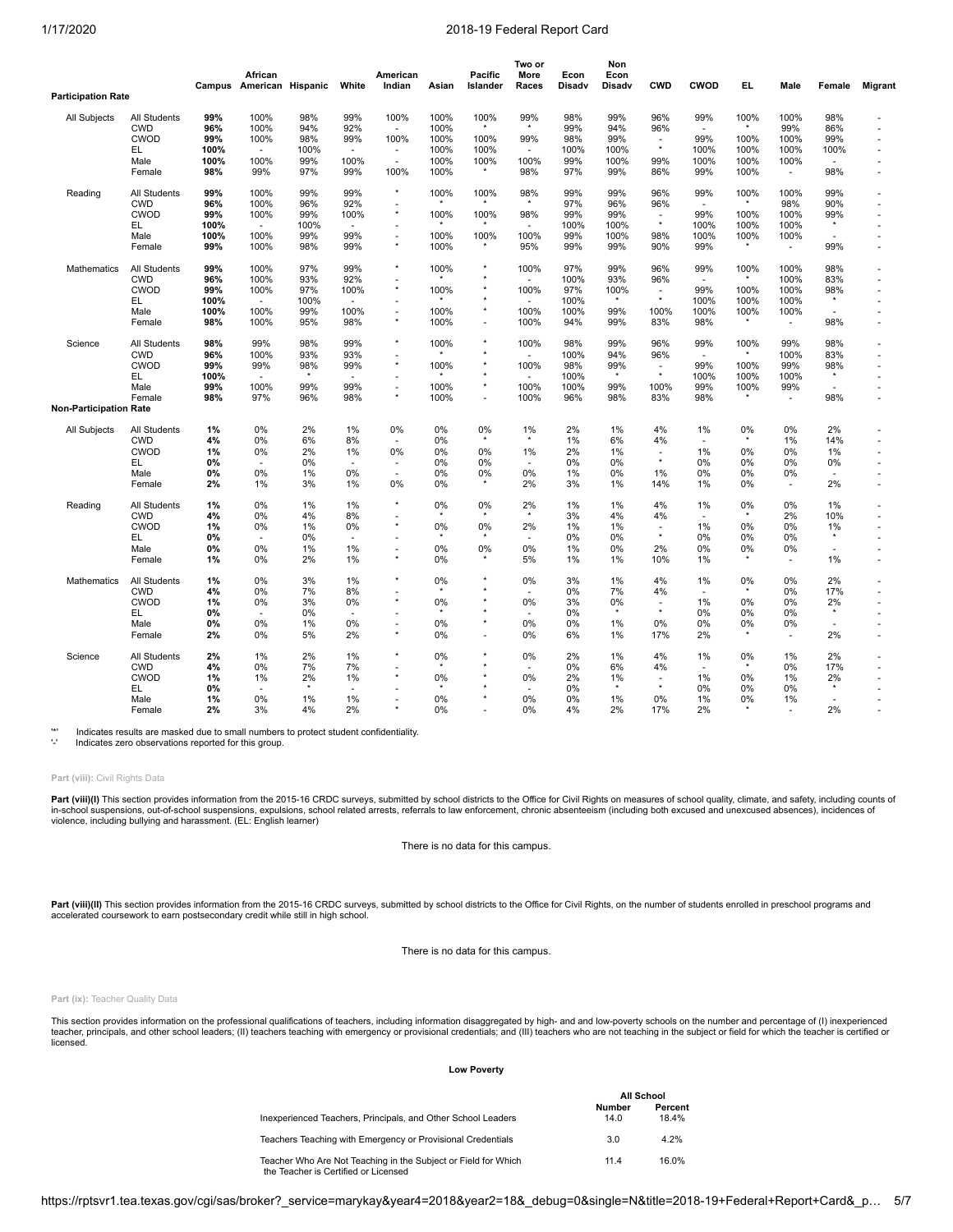**All School Number** 

'-' Indicates there are no data available in the group. Blank cell Indicates data are not applicable to this report.

Part (x): Per-pupil Expenditure

This section provides information on the per-pupil expenditures of federal, state, and local funds, including actual personnel expenditures and actual non-personnel expenditures, disaggregated by source of<br>funds, for each

To be updated by June 30th, 2020.

**Part (xi):** STAAR Alternate 2 Participation

This section provides information on the number and percentage of students with the most-significant cognitive disabilities who take STAAR Alternate 2, by grade and subject for the 2018-19 school year..

|                            | <b>State</b><br>Number of ALT2 | <b>State</b><br>Rate of ALT2 | <b>District</b><br>Number of ALT2 | <b>District</b><br>Rate of ALT2 | Campus<br>Number of ALT2 | Campus<br>Rate of ALT2 |
|----------------------------|--------------------------------|------------------------------|-----------------------------------|---------------------------------|--------------------------|------------------------|
| Grade 3<br>Reading         | 5,881                          | 1%                           | 43                                | 1%                              |                          | ä,                     |
| <b>Mathematics</b>         | 5,880                          | 1%                           | 43                                | 1%                              |                          |                        |
| Grade 4<br>Reading         | 6,312                          | 2%                           | 59                                | 1%                              | ٠                        | ٠                      |
| Mathematics                | 6,311                          | 2%                           | 59                                | 1%                              | ٠                        |                        |
| Grade 5<br>Reading         | 6,133                          | 1%                           | 47                                | 1%                              | ٠                        | ÷                      |
| <b>Mathematics</b>         | 6,131                          | 1%                           | 46                                | 1%                              |                          |                        |
| Science                    | 6,133                          | 1%                           | 47                                | 1%                              |                          |                        |
| Grade 6<br>Reading         | 6,038                          | 1%                           | 42                                | 1%                              |                          |                        |
| <b>Mathematics</b>         | 6,036                          | 1%                           | 42                                | 1%                              |                          |                        |
| Grade 7<br>Reading         | 5,616                          | 1%                           | 50                                | 1%                              | ٠                        |                        |
| Mathematics                | 5,616                          | 2%                           | 50                                | 2%                              |                          |                        |
| Grade 8<br>Reading         | 5,251                          | 1%                           | 54                                | 1%                              | ٠                        |                        |
| <b>Mathematics</b>         | 5,254                          | 2%                           | 54                                | 1%                              |                          |                        |
| Science                    | 5,250                          | 1%                           | 54                                | 1%                              | ٠                        |                        |
| End of Course<br>English I | 5,150                          | 1%                           | 54                                | 1%                              | 11                       | 1%                     |
| English II                 | 4,680                          | 1%                           | 35                                | 1%                              | $\star$                  | 0%                     |
| Algebra I                  | 5,122                          | 1%                           | 54                                | 1%                              | 11                       | 2%                     |
| Biology                    | 4,954                          | 1%                           | 55                                | 1%                              | 11                       | 2%                     |
| All Grades<br>All Subjects | 101,751                        | 1%                           | 888                               | 1%                              | 35                       | 1%                     |
| Reading                    | 45,064                         | 1%                           | 384                               | 1%                              | 13                       | 1%                     |
| Mathematics                | 40,350                         | 1%                           | 348                               | 1%                              | 11                       | 2%                     |
| Science                    | 16,337                         | 1%                           | 156                               | 1%                              | 11                       | 2%                     |

'\*' Indicates results are masked due to small numbers to protect student confidentiality. Indicates zero observations reported for this group.

Part (xii): Statewide National Assessment of Educational Progress (NAEP)

This section provides results on the state academic assessments in reading and mathematics in grades 4 and 8 of the 2019 National Assessment of Educational Progress, compared to the national average of such results

## **State Level: 2019 Percentages at NAEP Achievement Levels**

|         |                    |                                   |    | % Below Basic |    | % At or Above Basic |           | % At or Above Proficient |                | % At Advanced |
|---------|--------------------|-----------------------------------|----|---------------|----|---------------------|-----------|--------------------------|----------------|---------------|
| Grade   | Subject            | <b>Student Group</b>              | TX | US            | TX | US                  | <b>TX</b> | US                       | TX             | US            |
| Grade 4 | Reading            | Overall                           | 39 | 34            | 61 | 66                  | 30        | 35                       |                | g             |
|         |                    | <b>Black</b>                      | 52 | 52            | 48 | 48                  | 16        | 18                       |                |               |
|         |                    | Hispanic                          | 48 | 45            | 52 | 55                  | 21        | 23                       |                |               |
|         |                    | White                             | 22 | 23            | 78 | 77                  | 48        | 45                       | 12             | 12            |
|         |                    | American Indian                   |    | 50            |    | 50                  |           | 19                       |                | 3             |
|         |                    | Asian                             | 11 | 18            | 89 | 82                  | 65        | 57                       | 25             | 22            |
|         |                    | Pacific Islander                  |    | 42            |    | 58                  |           | 25                       |                |               |
|         |                    | Two or More Races                 | 26 | 28            | 74 | 72                  | 38        | 40                       | 6              |               |
|         |                    | Econ Disadv                       | 50 | 47            | 50 | 53                  | 19        | 21                       |                |               |
|         |                    | <b>Students with Disabilities</b> | 79 | 73            | 21 | 27                  | 8         | 10                       |                |               |
|         |                    | English Language Learners         | 61 | 65            | 39 | 35                  | 12        | 10                       | $\overline{2}$ |               |
|         | <b>Mathematics</b> | Overall                           | 16 | 19            | 84 | 81                  | 44        | 41                       | 9              |               |
|         |                    | <b>Black</b>                      | 24 | 35            | 76 | 65                  | 32        | 20                       |                |               |
|         |                    | Hispanic                          | 19 | 27            | 81 | 73                  | 35        | 28                       |                |               |
|         |                    | White                             | 8  | 11            | 92 | 89                  | 59        | 52                       | 16             | 12            |
|         |                    | American Indian                   |    | 33            |    | 67                  |           | 24                       |                |               |
|         |                    | Asian                             |    |               | 96 | 93                  | 82        | 69                       | 45             | 28            |
|         |                    | Pacific Islander                  |    | 36            |    | 64                  | ٠         | 28                       |                | 6             |